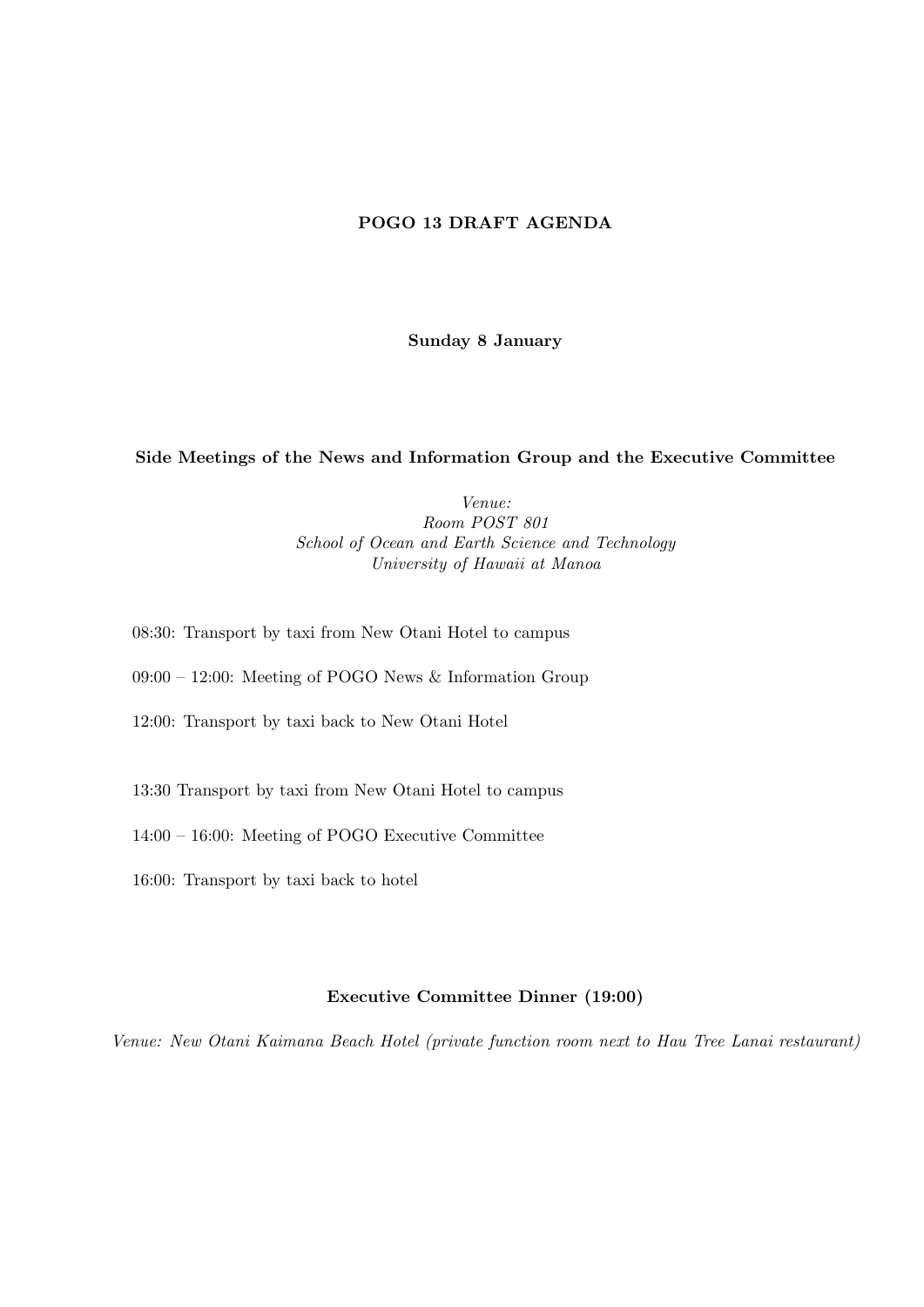#### Plenary Meeting

Venue: Asia Room, East-West Centre, SOEST, University of Hawaii at Manoa

#### Monday 9 January

08:00 Limousine bus from New Otani Hotel to East-West Centre

08:30 – 9:00 Inauguration (Chair Peter Herzig)

Welcome & logistics: Brian Taylor Self-introduction of participants Approval of Minutes of the 12th Meeting of POGO: Peter Herzig Adoption of Agenda: Peter Herzig Introduction of budget: Peter Herzig

9:00 – 10:00 Reports on Action Items from POGO-12 (Chair Peter Herzig) Overview: Shubha Sathyendranath Reports from Member Directors on specific Action Items Presentation of draft POGO Strategy Document: Trevor Platt

10:00 – 10:30 Coffee break

10:30 – 12:30 Reports on POGO Activities: Capacity Building (Chair Tony Haymet)

[Report on POGO-SCOR Fellowships:](http://ocean-partners.org/attachments/907_2.1.1.Fellowships.pdf) Shubha Sathyendranath [Report on POGO Visiting Professorships in Namibia:](http://ocean-partners.org/attachments/907_2.1.2.Professorships.pdf) Lisa Levin [Report on NF-POGO Centre of Excellence:](http://ocean-partners.org/attachments/907_2.1.5.Part1-CofE-yr3-report.pdf) Gerry Plumley [Update on NF-POGO Alumni Network for Oceans \(NANO\):](http://ocean-partners.org/attachments/907_2.1.6.NANO-progress-report-2010-11.pdf) Sophie Seeyave POGO-SCOR-IOC present and future collaborations in capacity building: Ed Urban

Discussion of POGO Capacity Building and potential collaborations

12:30 – 13:30 Lunch (Garden Level Room, East-West Centre)

13:30 - 14:45 Reports on POGO Activities: International Science Coordination and Outreach (Chair Peter Claridge)

POGO participation in Expo 2012 Yeosu Korea: Sophie Seeyave [Progress update on the draft Yeosu Declaration](http://ocean-partners.org/attachments/907_Update_Yeosu_Declaration-Dosoo_Jang.pdf): Dosoo Jang [POGO support of OceanSITES](http://ocean-partners.org/attachments/907_OceanSITES-JHLee.pdf): Bob Weller, Uwe Send, Tony Knap and Jae Hak Lee ["Blue Planet", new Oceans Task in 2012-2015 GEO Workplan:](http://ocean-partners.org/attachments/907_GEO_blueplanet_POGO.pdf) Trevor Platt

14:45 – 15:00 Coffee break

## 15:00 – 16:00 Discussion of past and future POGO activities and POGO Strategy/Vision (Chair Karen Wiltshire)

Introductory presentation on management of long-term Earth-Ocean data and the joining up of international long-term observation programmes: Alexandra Kraberg

16:00 Limousine bus to hotel

18:00 – 20:00 Catered reception at Waikiki Aquarium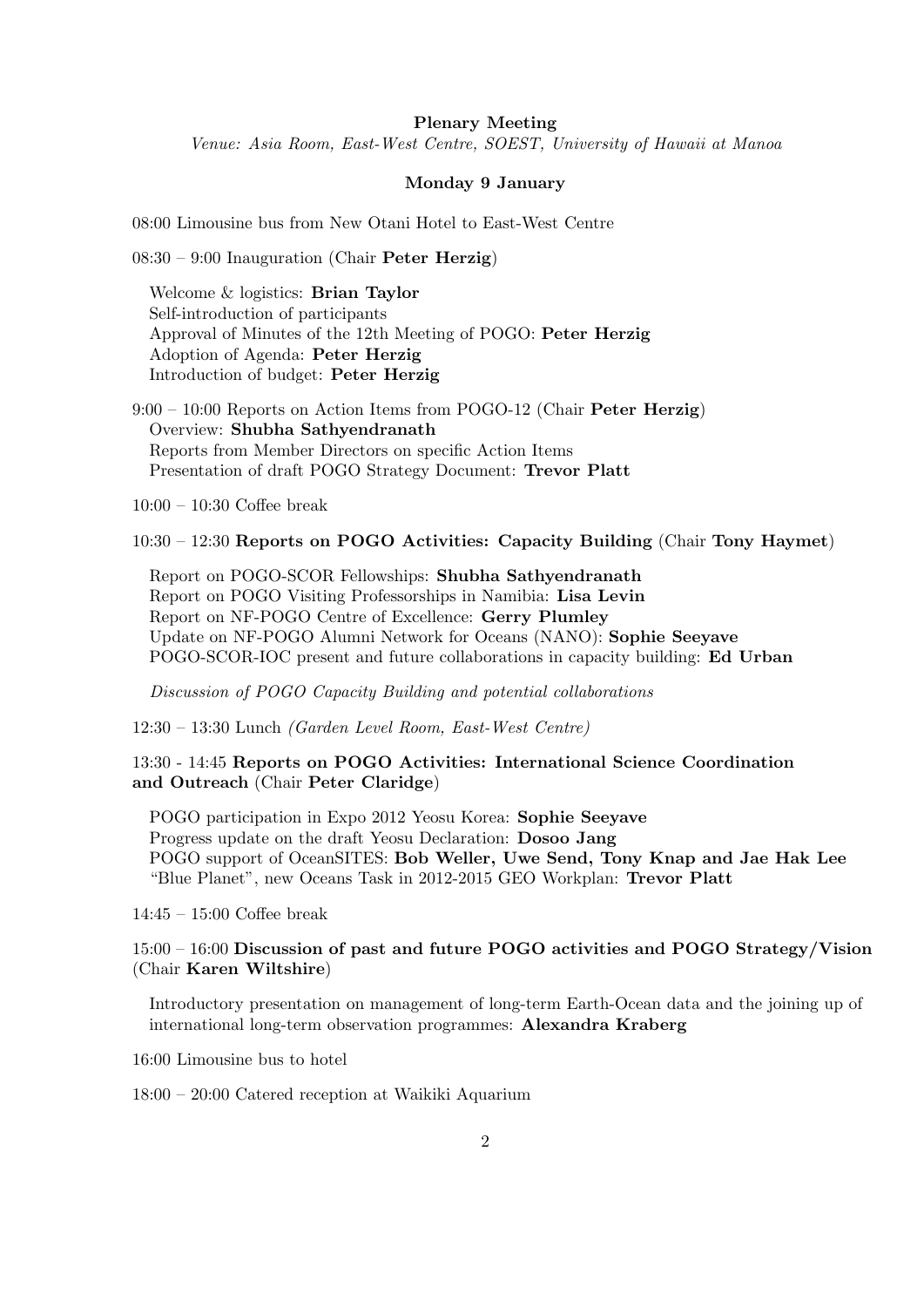#### Tuesday 10 January

08:00 Limousine bus from New Otani Hotel to East-West Centre

### $08:30 - 10:00$  International Programmes and Activities Supported by POGO (Chair Bruce Mapstone)

Essential Ocean Variables for the Framework for Ocean Observing: John Gunn Presentation of new POGO member (Institute for Marine and Antarctic Studies) and Southern Ocean Observing System (SOOS): Mike Coffin [Global Alliance of CPR Surveys \(GACS\):](http://ocean-partners.org/attachments/907_2.2.2.GACS_MoU.pdf) Sonia Batten [Panel for Integrated Coastal Observations \(PICO\):](http://ocean-partners.org/attachments/907_2.2.1.PICO.pdf) Tony Knap

Discussion of POGO input to FOO, PICO and SOOS

10:00 – 10:30 Coffee break

### 10:30 – 12:15 International Programmes and Activities Supported by POGO (cont'd) (Chair John Field)

[Some reflections on the Census of Marine Life:](http://ocean-partners.org/attachments/907_2.2.3.CoML.pdf) Jesse Ausubel Update on the International Quiet Ocean Experiment (IQOE): Ian Boyd [GEO Biodiversity Observation Network \(GEOBON\)](http://ocean-partners.org/attachments/907_2.2.4.GEOBON.pdf): Trevor Platt Indonesian Through Flow (ITF) GATEWAY Programme: Dongchull Jeon

Discussion of POGO support of IQOE, GEOBON and GATEWAY

12:15 – 12:30 Election of next Chairman (Chair Tony Haymet)

12:30 – 13:30 Lunch (Garden Level Room)

13:30 – 14:45 Emerging Initiatives in Ocean and Earth Observations (Chair Ed Hill)

The Mohole Project 50 Years After - scoping and feasibility of reaching the mantle frontier: Kiyoshi Suyehiro

Potential use of submarine telecommunication cables to monitor the oceans: Rhett Butler [The SeaOrbiter project:](http://ocean-partners.org/attachments/907_2.3.1.SeaOrbiter.pdf) Jacques Rougerie and Ariel Fuchs

Discussion of POGO engagement with emerging initiatives

14:45 – 15:00 Coffee break

15:00 – 16:00 Ocean Observations for Disaster Mitigation and Response (Chair Kiyoshi Suyehiro)

Preliminary results of JAMSTEC mission for the Great 2011 Tohoku Earthquake: Yoshihisa Shirayama Indian Ocean tsunami warning system: Satish Shenoi

Discussion of ocean observations in relation to disasters, and links between marine science and society

16:00 Limousine bus to hotel